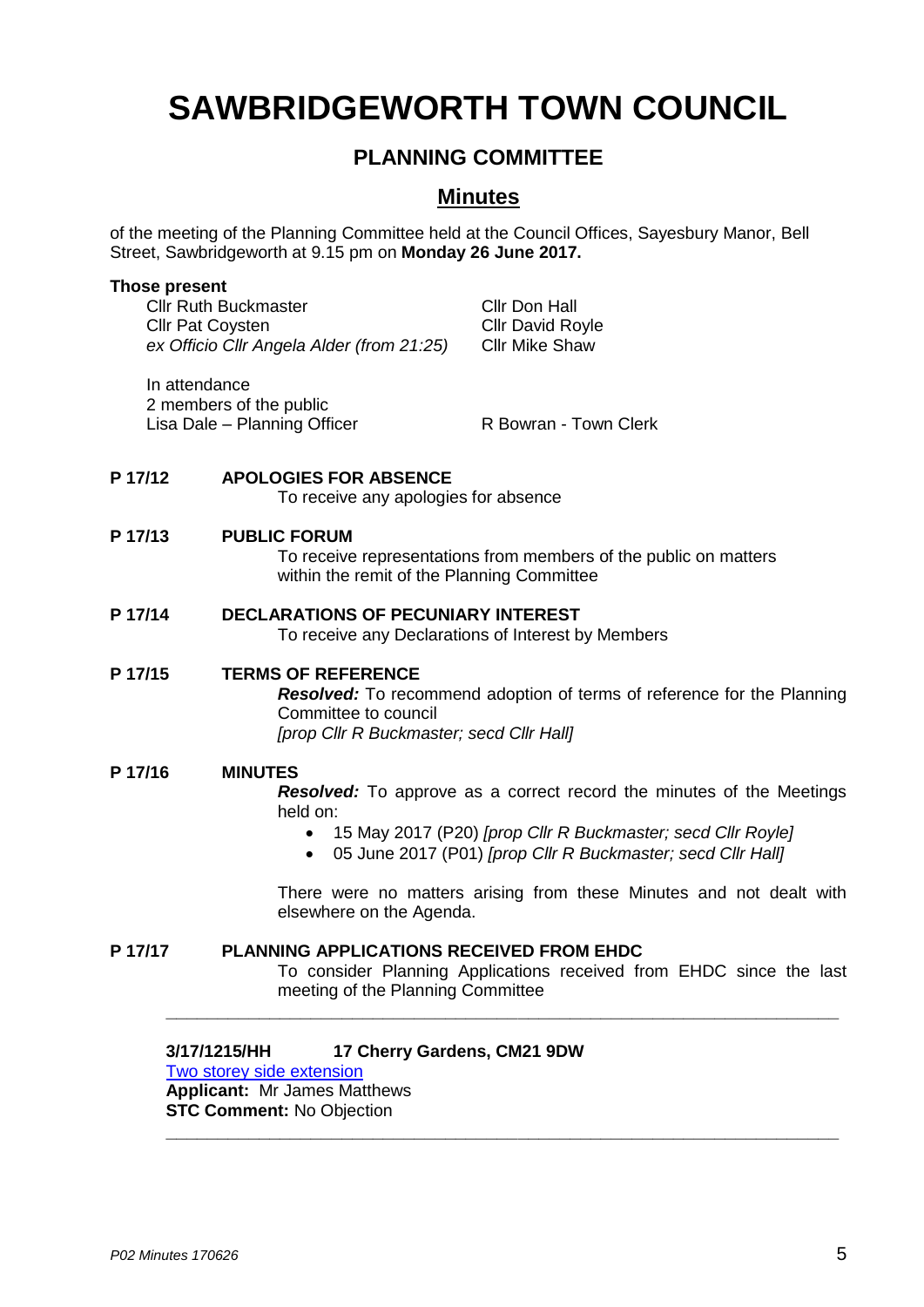#### **3/17/1260/ADV 3/17/1261/LBC The White Lion, CM21 9EN**

Installation of 1x [illuminated hanging sign. 2x sets of illuminated individual letters. 1x non](https://publicaccess.eastherts.gov.uk/online-applications/applicationDetails.do?activeTab=summary&keyVal=OQRIQ2GLH1400)  [illuminated menu case. 1x illuminated amenity board, 1x non illuminated car park sign, 5x](https://publicaccess.eastherts.gov.uk/online-applications/applicationDetails.do?activeTab=summary&keyVal=OQRIQ2GLH1400)  [replacement floodlights and one lantern to the exterior of the building](https://publicaccess.eastherts.gov.uk/online-applications/applicationDetails.do?activeTab=summary&keyVal=OQRIQ2GLH1400)

**\_\_\_\_\_\_\_\_\_\_\_\_\_\_\_\_\_\_\_\_\_\_\_\_\_\_\_\_\_\_\_\_\_\_\_\_\_\_\_\_\_\_\_\_\_\_\_\_\_\_\_\_\_\_\_\_\_\_\_\_\_\_\_\_\_**

**\_\_\_\_\_\_\_\_\_\_\_\_\_\_\_\_\_\_\_\_\_\_\_\_\_\_\_\_\_\_\_\_\_\_\_\_\_\_\_\_\_\_\_\_\_\_\_\_\_\_\_\_\_\_\_\_\_\_\_\_\_\_\_\_\_**

**Applicant:** Greene King Pub Company **STC Comment:** No Objection

#### **3/17/1283/HH 7 Rowney Wood, CM21 0HR**

[Existing Sun Room roof to be converted from a flat roof to a Pitched Roof, conversion of](https://publicaccess.eastherts.gov.uk/online-applications/applicationDetails.do?activeTab=summary&keyVal=OQTOKZGLH2300)  [garage to living space, alterations to front elevation including new dwarf gable over front](https://publicaccess.eastherts.gov.uk/online-applications/applicationDetails.do?activeTab=summary&keyVal=OQTOKZGLH2300)  [door and rendering and enlarged rear first-floor window](https://publicaccess.eastherts.gov.uk/online-applications/applicationDetails.do?activeTab=summary&keyVal=OQTOKZGLH2300) **Applicant:** Mrs Richard Pett **STC Comment:** No Objection

### **3/17/1287/HH 39 Forebury Avenue, CM21 9BG**

[Part single and part two storey side and rear extension and alterations to roof](https://publicaccess.eastherts.gov.uk/online-applications/applicationDetails.do?activeTab=summary&keyVal=OQV7YMGLH2900) **Applicant:** Miss Ramsay **STC Comment:** No Objection

### **3/17/1298/HH Garden Cottage, Bullfields, CM21 9DD**

[Erection of log cabin](https://publicaccess.eastherts.gov.uk/online-applications/applicationDetails.do?activeTab=summary&keyVal=OR2BLIGLH3A00) **Applicant:** Mr & Mrs Jon Leonard and Sarah Gregg **STC Comment:** No Objection

#### **3/17/1304/LBC 40A Bell Street, CM21 9AN**

[Installation of 2no. velux roof windows](https://publicaccess.eastherts.gov.uk/online-applications/applicationDetails.do?activeTab=summary&keyVal=OR2M7IGL00X00) **Applicant:** Mr S Pritchard **STC Comment:** No Objection

21:25 - Cllr Alder joined the meeting.

#### **3/17/1305/HH 13 Wychford Drive, CM21 0HA**

Part garage conversion to habitable room, alterations to fenestration and the erection of [weatherboarding to front elevation](https://publicaccess.eastherts.gov.uk/online-applications/applicationDetails.do?activeTab=summary&keyVal=OR2MBFGL00X00) **Applicant:** Mr T Abbs **STC Comment:** No Objection

**\_\_\_\_\_\_\_\_\_\_\_\_\_\_\_\_\_\_\_\_\_\_\_\_\_\_\_\_\_\_\_\_\_\_\_\_\_\_\_\_\_\_\_\_\_\_\_\_\_\_\_\_\_\_\_\_\_\_\_\_\_\_\_\_\_**

## **3/17/1398/FUL 41 School Lane, CM21 9FA**

[Change of use of amenity land to driveway](https://publicaccess.eastherts.gov.uk/online-applications/applicationDetails.do?activeTab=summary&keyVal=ORLDWNGL00B00) **Applicant:** Mr Ryan Wicks **STC Comment:** No Objection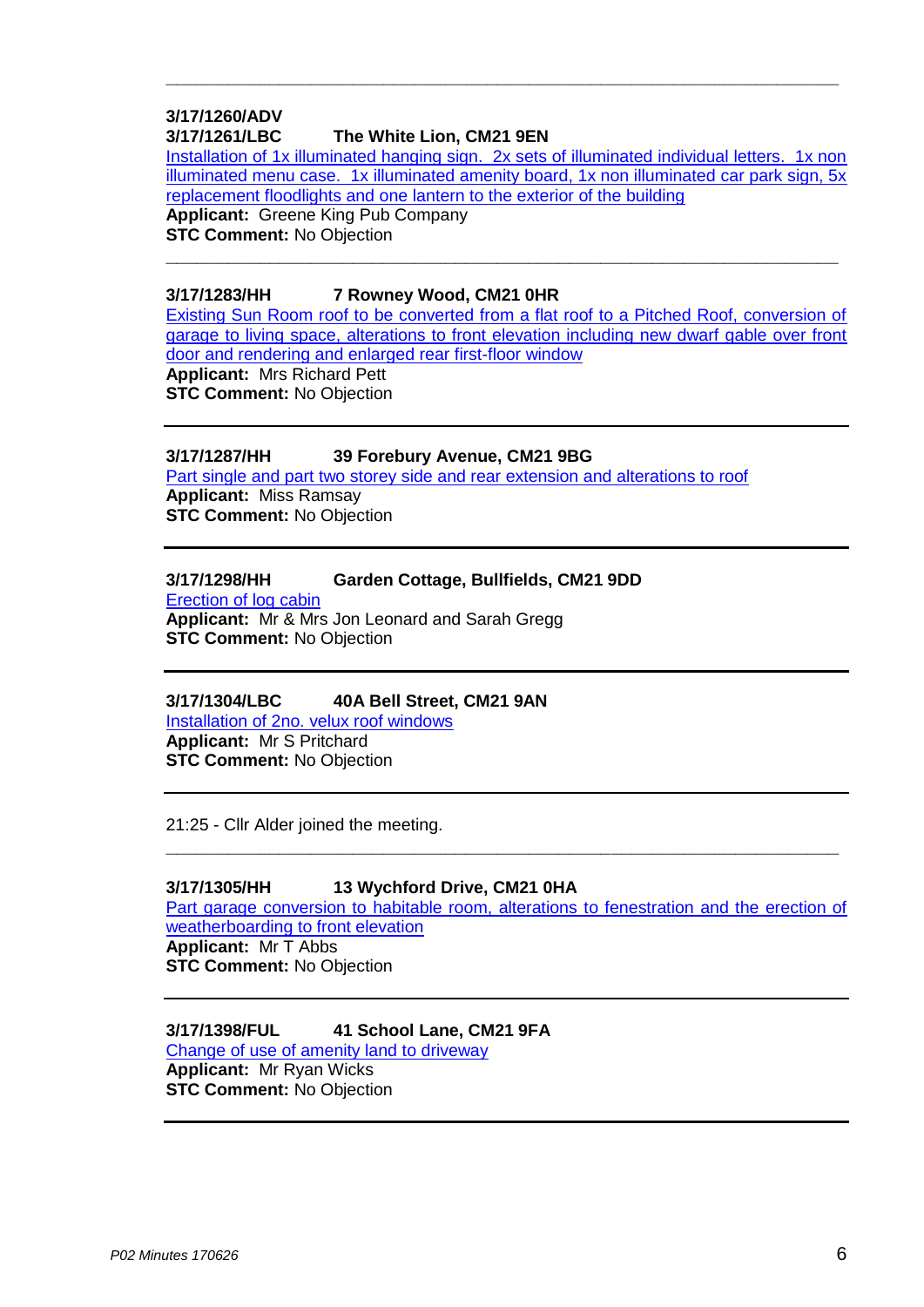#### **P 17/18 LATE PLANNING APPLICATIONS**

To deal with Planning Applications received from EHDC following the Publication of this Agenda and received before 23 June 2017

#### **3/17/1322/HH 89 London Road, CM21 9JJ 3/17/1323/LBC**

[Erection of 2 storey rear extn and an oak framed garden room and new utility room.](https://publicaccess.eastherts.gov.uk/online-applications/applicationDetails.do?activeTab=summary&keyVal=OQTOKZGLH2300) **Applicant:** Mrs V Lancaster-Buck **STC Comment:** No Objection

**\_\_\_\_\_\_\_\_\_\_\_\_\_\_\_\_\_\_\_\_\_\_\_\_\_\_\_\_\_\_\_\_\_\_\_\_\_\_\_\_\_\_\_\_\_\_\_\_\_\_\_\_\_\_\_\_\_\_\_\_\_\_\_\_\_**

#### **3/17/1334/HH Penryn, London Road, Spellbrook**

[Erection of garage to rear](https://publicaccess.eastherts.gov.uk/online-applications/applicationDetails.do?activeTab=summary&keyVal=OQV7YMGLH2900) **Applicant:** Mr I Hussain **STC Comment:** No Objection

#### **3/17/1348/HH 39 Pishionbury Drive, CM21 0AD**

[Single storey rear extn and new flat roof to existing single storey extn.](https://publicaccess.eastherts.gov.uk/online-applications/applicationDetails.do?activeTab=summary&keyVal=OR2BLIGLH3A00) **Applicant:** Ranne Creative Interiors **STC Comment:** No Objection

#### **3/17/1357/HH The Old Manse, Fair Green, CM21 9AG**

[Demolition and replacement of timber outbuilding and new pergola](https://publicaccess.eastherts.gov.uk/online-applications/applicationDetails.do?activeTab=summary&keyVal=OR2M7IGL00X00) to rear of garden. **Applicant:** Mr A Grisdale **STC Comment:** No Objection

#### **3/17/1296/HH 17 Pishiobury Drive, CM21 0AD**

[Pitched roof over garage, revise window arrangement, single storey rear extension.](https://publicaccess.eastherts.gov.uk/online-applications/applicationDetails.do?activeTab=summary&keyVal=OR2MBFGL00X00) **Applicant:** Mr K Arnold **STC Comment:** No Objection

#### **3/17/1365 19 Bell Street, CM21 9AR**

[Demolition of outbuilding. Erection of a single storey and one and a half storey extn.](https://publicaccess.eastherts.gov.uk/online-applications/applicationDetails.do?activeTab=summary&keyVal=ORLDWNGL00B00) **Applicant:** Mr B Napier **STC Comment:** Comment deferred to next meeting

**\_\_\_\_\_\_\_\_\_\_\_\_\_\_\_\_\_\_\_\_\_\_\_\_\_\_\_\_\_\_\_\_\_\_\_\_\_\_\_\_\_\_\_\_\_\_\_\_\_\_\_\_\_\_\_\_\_\_\_\_\_\_\_\_\_**

**\_\_\_\_\_\_\_\_\_\_\_\_\_\_\_\_\_\_\_\_\_\_\_\_\_\_\_\_\_\_\_\_\_\_\_\_\_\_\_\_\_\_\_\_\_\_\_\_\_\_\_\_\_\_\_\_\_\_\_\_\_\_\_\_\_**

# **P 17/19 PLANNING DECISIONS MADE BY EHDC**

To receive Planning Decisions from EHDC

#### **3/17/0854/HH 48 The Crest, CM21 0ES**

[First floor side extension](https://publicaccess.eastherts.gov.uk/online-applications/applicationDetails.do?activeTab=summary&keyVal=ONZDU9GL00X00)

**Applicant: Mr & Mrs GB Coe**

*STC Comment: No objection*

*EHDC Decision: Refused – "The proposed first floor side extension, by reason of its size, siting and design, would result in a cramped form of development and create a visual terracing effect to the detriment of the character and appearance of the street scene. The proposal would thereby be contrary to policies ENV1, ENV5 and ENV6 of the East Herts Local Plan Second Review April 2007".*